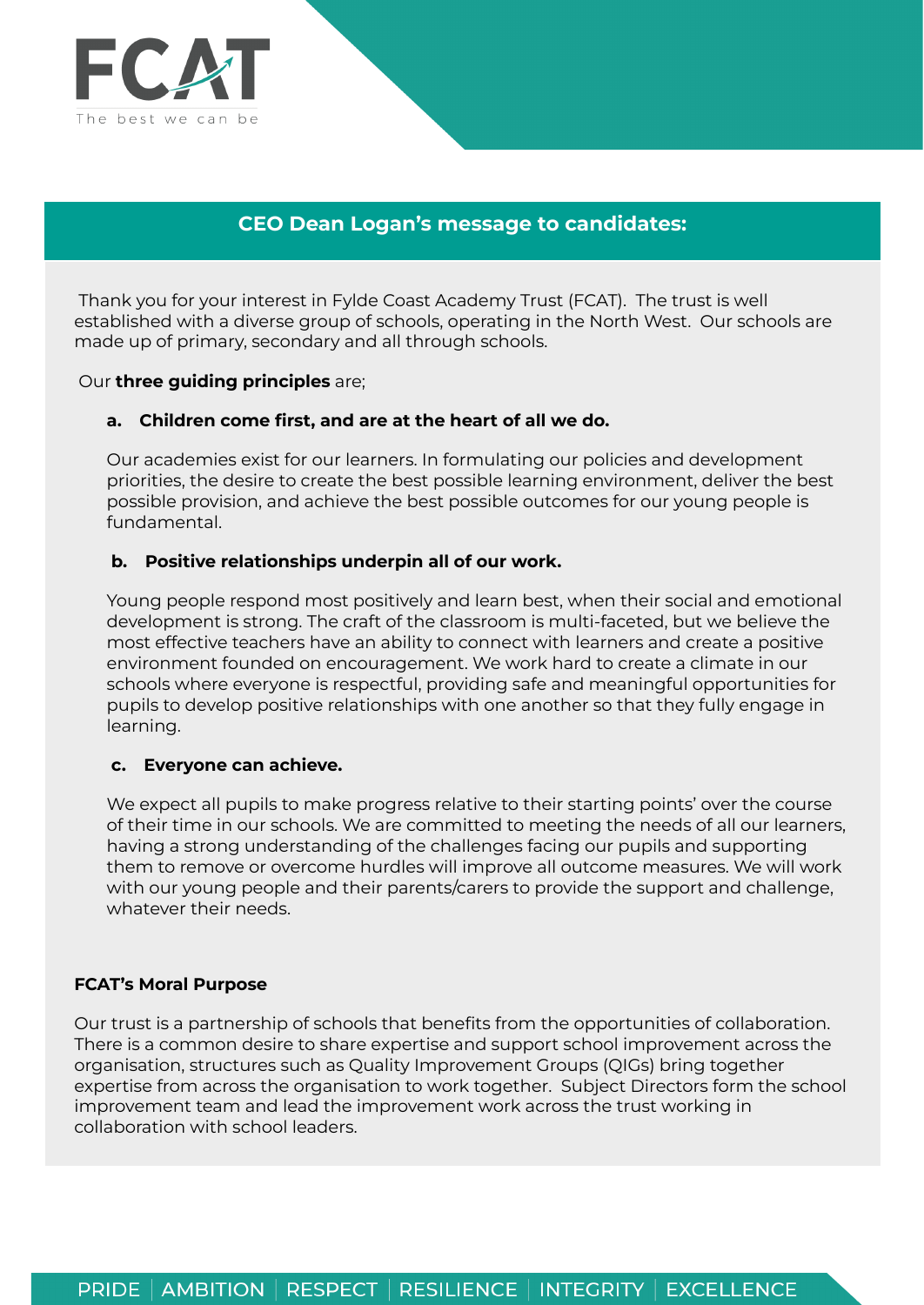FCAT also has a strong desire to facilitate inclusion and social integration across our schools and communities. This is important as we value promoting integration and tackling social exclusion.

Our moral imperative is to alleviate the challenges our pupils, parents, carers and families face. We can remove barriers to learning and in doing so enable our pupils to experience success and engage actively and positively in their communities throughout their education and into adulthood; be that through their economic, social or cultural activity.

## **Staff Wellbeing**

We value staff and recognise the professionalism, resilience and hard work colleagues demonstrate. One of the ways we support staff is by giving consideration to establishing a positive work life balance. From this Team FCAT Work and Wellbeing Charter was developed.

The Team FCAT Work and Wellbeing Charter was created by teaching, support and leadership staff representatives of the Trust's Work and Wellbeing QIG and launched in September 2019.

Our aim is to ensure the Charter is a lived experience and is embedded in the culture of the trust, across our schools and central services. The way we achieve this is with every member of Team FCAT being committed to the Charter to improve the way we work with each other and considering people's wellbeing.